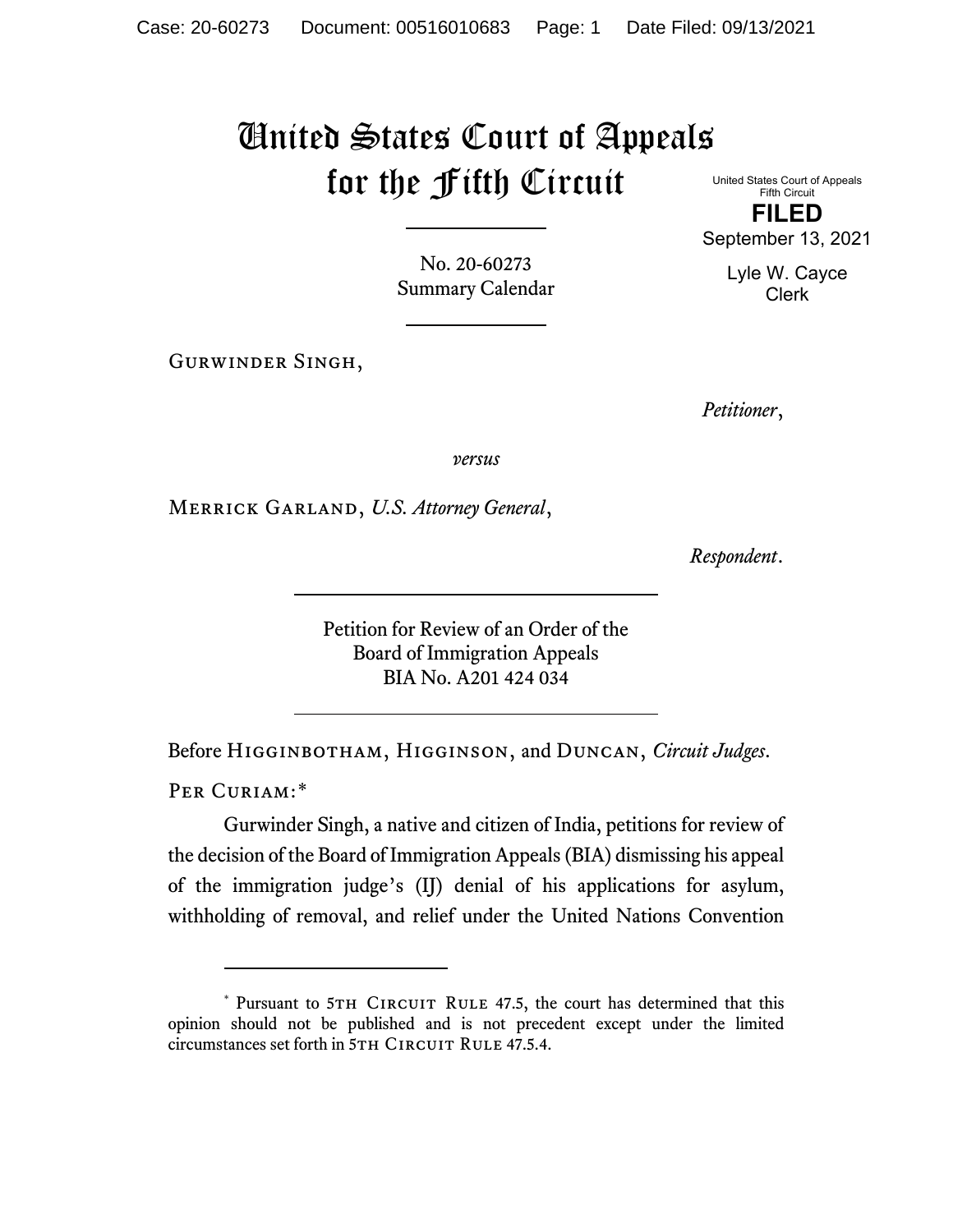## No. 20-60273

Against Torture (CAT). He also seeks, for the first time in any forum, a discretionary grant of humanitarian asylum pursuant to *Matter of Chen*, 20 I. & N. Dec. 16, 19 (BIA 1989). We lack jurisdiction to consider Singh's unexhausted request for humanitarian asylum. *See Roy v. Ashcroft*, 389 F.3d 132, 137 (5th Cir. 2004). In all other respects, we deny the petition for review.

Singh fails to show that the BIA's decision to deny his asylum application was unsupported by substantial evidence and substantially unreasonable. *See Sharma v. Holder*, 729 F.3d 407, 411 (5th Cir. 2013). The two physical beatings received at the hands of Congress Party members, the isolated threat that he would be shot the next time his attackers saw him, and the local police's response when he attempted to file a police report did not rise to the level of past persecution. *See Munoz-Granados v. Barr*, 958 F.3d 402, 407 (5th Cir. 2020); *Majd v. Gonzales*, 446 F.3d 590, 596-97 (5th Cir. 2006). Nor did Singh establish a well-founded fear of future persecution if removed to India. Despite his arguments to the contrary, Singh failed to demonstrate that his attackers were government actors, and the burden was on him, and not the Government, to show that relocation within India was unreasonable. *See* 8 C.F.R. § 1208.13(b)(3)(i)-(iv); *Lopez-Gomez v. Ashcroft*, 263 F.3d 442, 445 (5th Cir. 2001). The BIA's determination that Singh failed to make this showing is supported by substantial evidence. *See Sharma*, 729 F.3d at 411. While Singh challenges the IJ's finding that he failed to establish the requisite nexus between his political opinion and his persecution, the BIA did not explicitly affirm the IJ's nexus finding, and, thus, this argument is not before us. *See Wang v. Holder*, 569 F.3d 531, 536 (5th Cir. 2009).

As Singh acknowledges, an applicant has a heavier burden of proof when seeking withholding of removal than he has when seeking asylum. *See Orellana-Monson v. Holder*, 685 F.3d 511, 518 (5th Cir. 2012). Because he failed to meet the standard for asylum, Singh cannot meet the standard for